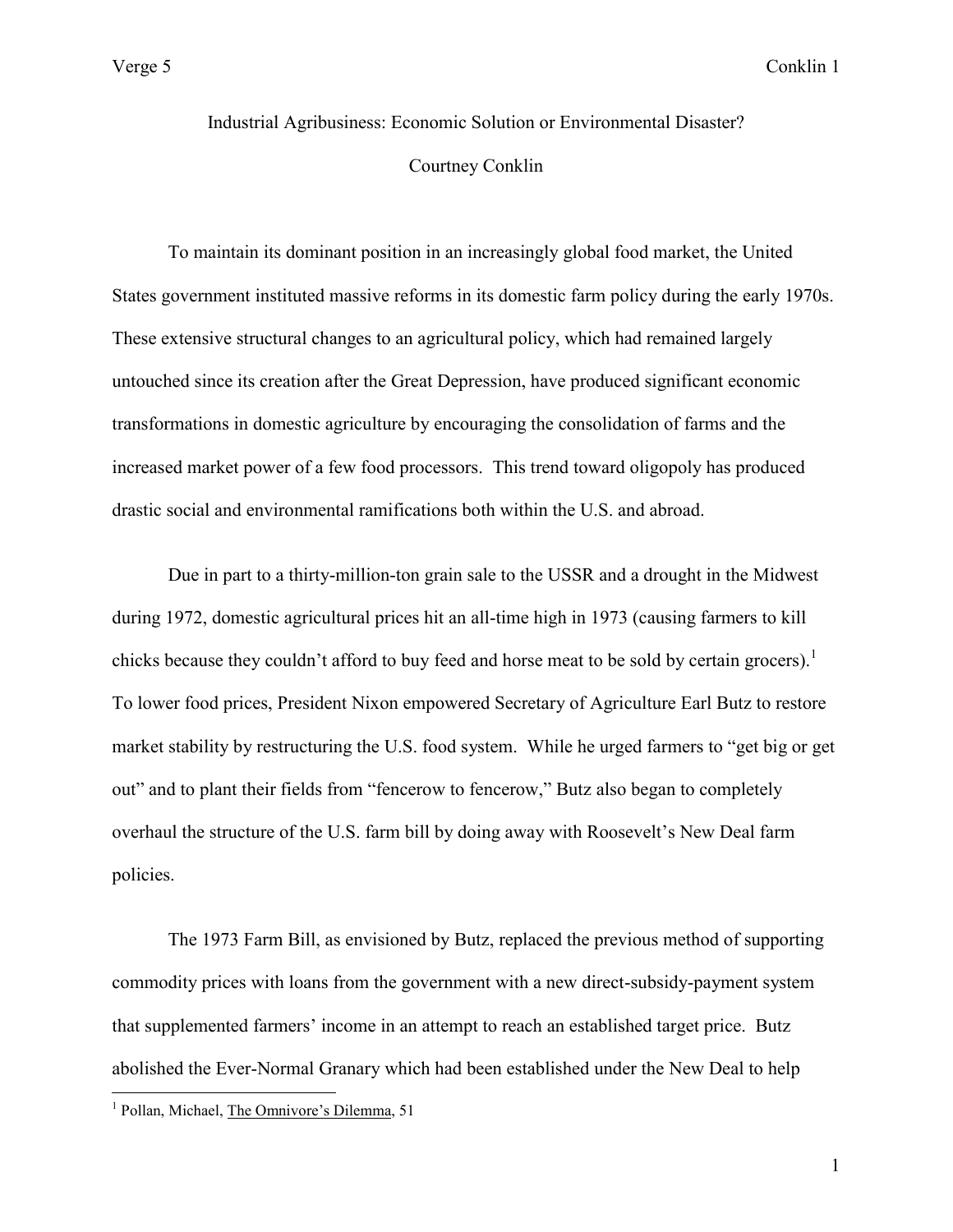stabilize the agricultural market's volatility. The Granary, operated by the USDA, allowed farmers to choose whether or not to sell their goods after an excellent growing season (which would drive prices below their targets) by offering them the option of a "non-recourse loan" in the amount the farmer would have gotten for his goods at the target market price. $2$  If he chose the loan, the farmer gave his harvest to the USDA as collateral. When prices rose above the target price, the USDA released grain from the Ever-Normal Granary to the market.

 The move to a direct-subsidy payment served to remove the price floor from the commodity goods market, which has revolutionized the economics of agriculture. "Instead of keeping corn out of a falling market, as the old loan programs and federal granary had done, the new subsidies encouraged farmers to sell their crops at any price, since the government would make up that difference."<sup>3</sup> The government, however, has made up increasingly less of that difference, because successive farm bills have continued to lower the target prices of commodity goods-- in order, the government has explained, to become more dominant in the world commodity market.

 By abolishing the granary and the non-recourse loan system, the government forced farmers to sell their goods, no matter how far prices fell. These policies have prompted an annual cycle of debt in which farmers must continuously increase their crop yields in an attempt to break even. According to Iowa corn farmer George Naylor, "(f)armers facing lower prices have only one option if they want to be able to maintain their standard of living, pay their bills, and service their debt, and that is to produce more."<sup>4</sup> In 2005, Naylor received \$1.45 per bushel of corn he sold to the Iowa grain elevator. Even with the government subsidy for corn (\$0.28 per

 $\frac{2}{3}$  Ibid. 52<br> $\frac{4}{3}$  Ibid. 53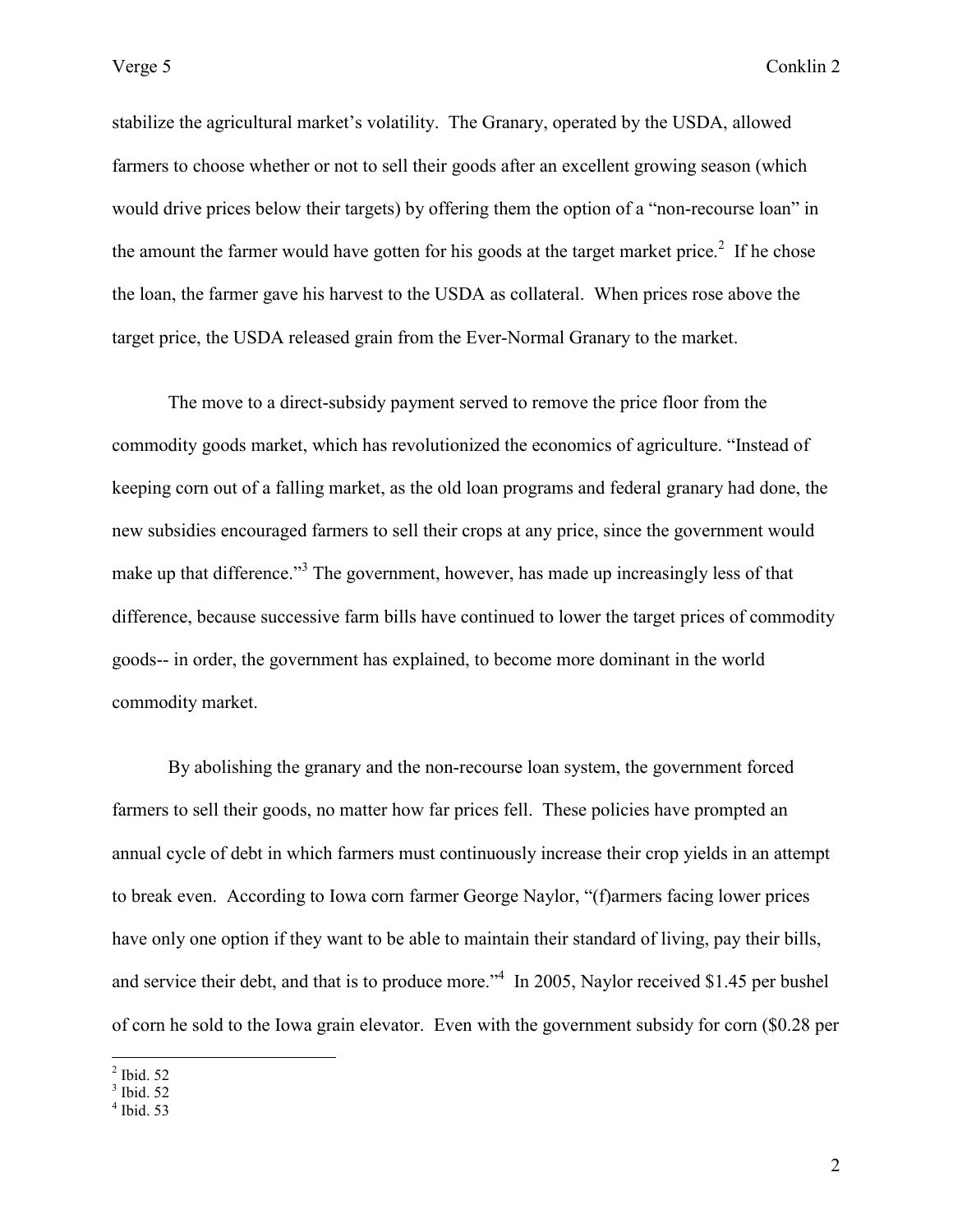bushel—no matter what the market price of corn is) and the loan rate subsidy of \$0.42 (to meet target price of \$1.87), Naylor makes a total of \$2.15 a bushel—\$0.35 shy of what Iowa State University researchers estimate it costs to grow a bushel of corn.<sup>5</sup> A farmer whose average yield is 220 bushels per acre loses seventy-seven dollars per acre. As increasingly more farmers plant more crops and more effective, genetically modified crops, in hopes of breaking even at the end of the season, the supply of commodities grows, causing prices to decline further. As a result, many farmers have been forced into bankruptcy, which has facilitated the consolidation of U.S. farms. Earl Butz and the 1973 Farm Bill laid the foundations for our present agricultural policy—one which continues to support the consolidation of America's many small farms into a few large ones and the emergence of an oligopoly among food processors.

 Over the next three decades, increasing numbers of small farmers were forced into bankruptcy, aiding in the consolidation of the US farming system and the increased specialization at every stage of agricultural and livestock production. Throughout the 1980s and '90s, a few food processors succeeded in concentrating their market power by buying out many impoverished small farmers. During the five year period from 1982-7, 153,217 U.S. family farms were bought out by corporations, more than double the number of farms they acquired between 1973 and 1981.<sup>6</sup> According to Christopher Cook, author of <u>Diet for a Dead Planet</u>, while several agribusiness firms were concentrating their market power both horizontally and vertically in the late 1990s, "more than 17,000 farmers went out of business each year, destroying local economies and turning many rural communities into ghost towns."<sup>7</sup> As farmers struggled to break even financially by increasing their crop production with larger farms and

<sup>&</sup>lt;sup>5</sup> Bruckner, *et al.* "Towards a Global Food and Agriculture Policy" Cook, Christopher. Diet for a Dead Planet, 112.

 $<sup>7</sup>$  Ibid, 126-7.</sup>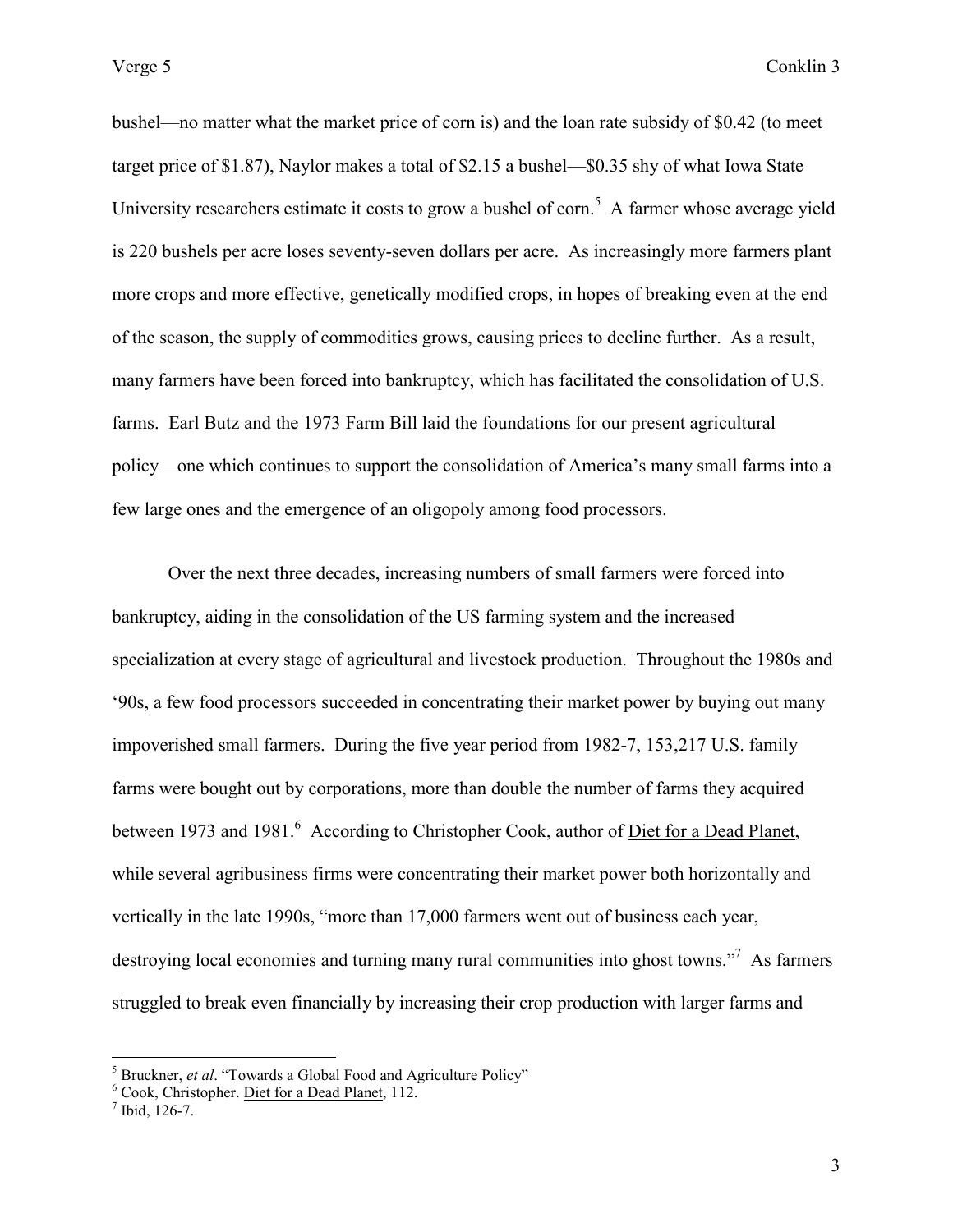increased crop yields per acre, more began specializing in a single crop so that they could maximize efficiency with machines designed to harvest one crop. Mel Anderson, president of the Idaho Potato commission, found that the number of potato farmers in Idaho declined by 50% from 1993 to 2008, to less than 800; those remaining farmers needed to harvest at least 2,500 acres to break even.<sup>8</sup> Farming on such a scale requires several tractors, worth approximately \$130,000 each, as well as other expensive equipment such as global positioning satellites to ensure that rows are straight.<sup>9</sup> The U.S. agriculture system is rapidly progressing towards a degree of consolidation and specialization that would shock even Earl Butz; in 2005, Thomas Dorr, the current Under-Secretary of Agriculture, announced that "the right scale for farms in the future will be about 200,000 acres of cropland under a single manager" who specializes in a single crop monoculture. $10$ 

 Such large-scale consolidation of farms is not exclusive to the agricultural sector. Feedlots or concentrated animal feeding operations (CAFOs) are increasingly the norm in livestock production because, like crop monocultures, they enable the development of massive animal populations which can be slaughtered and marketed with artificially low costs to the food processor. According to the USDA, although hog production has only slightly increased in the past four decades, the number of hog farms has decreased from 1,057,570 in 1965 to 75,350 in  $2002<sup>11</sup>$ . This process of farm consolidation has facilitated the emergence of an oligopoly which controls nearly every aspect of food production.

<sup>&</sup>lt;sup>8</sup> Apple, RW. "For Baking, for Mashing, Forever."<br><sup>9</sup> McKibben, Bill. <u>Deep Economy</u> 52

 $10$  Ibid. 56

<sup>&</sup>lt;sup>11</sup> Martin, Andrew. "Factory Farm Foes Fed Up."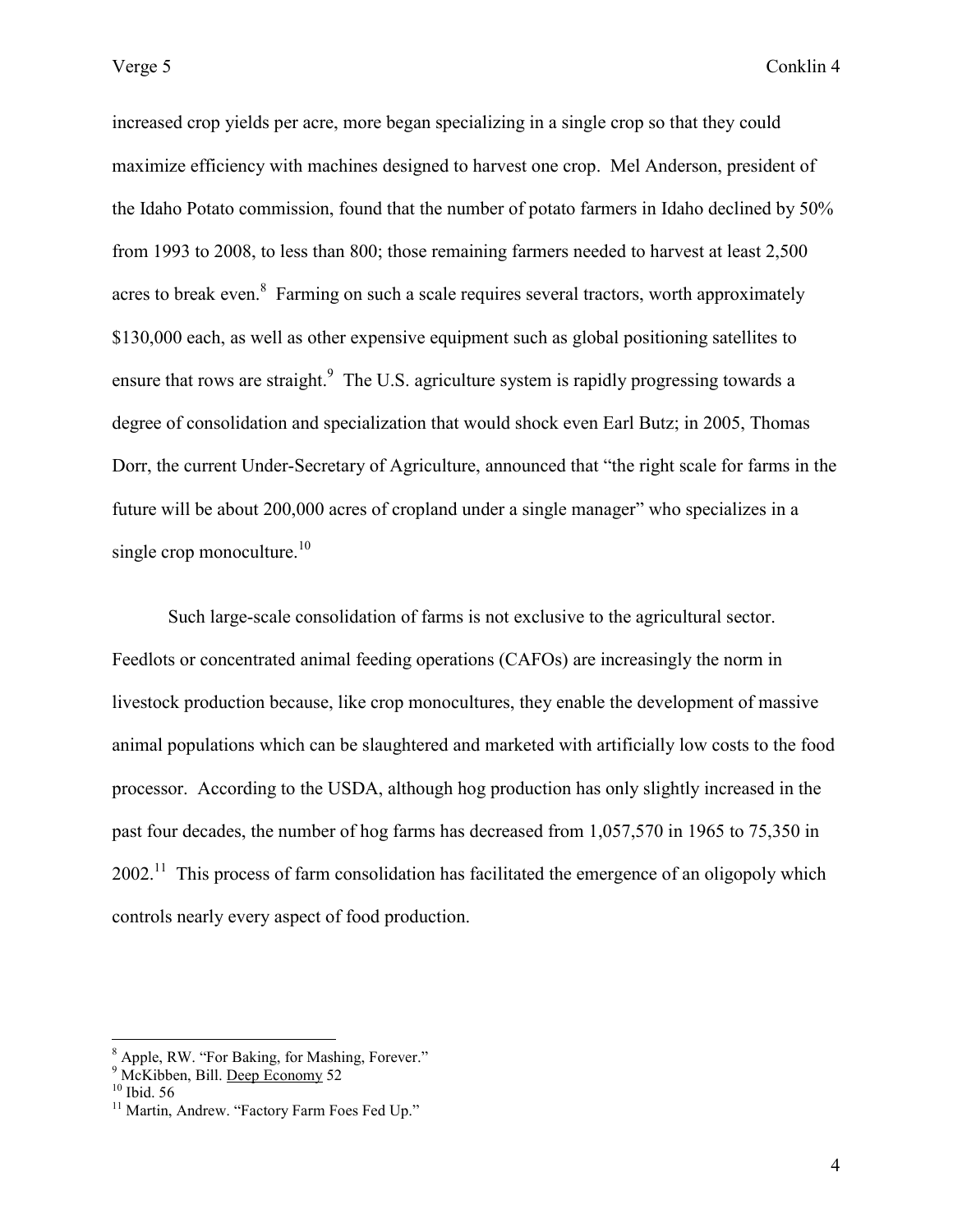In the past three decades several agribusiness corporations have significantly concentrated their market power, both horizontally and vertically, to create one of the most powerful oligopolies in the world in the areas of trading and processing agricultural commodities.<sup>12</sup> Because of their low-risk and highly subsidized position between farmers and ranchers on one side and food retailers on the other, food processors such as Cargill have been able to buy out subsidiary companies which encompass nearly every aspect of food production including the supply of bank loans, currency deals, risk insurance, and the manufacture, wholesale and transportation of seeds, pesticides, fertilizer, feed grain, cattle and chicken feedlots and contract hog production.<sup>13</sup> Between 1995 and 2000, the market power, defined as "the ability to affect price (setting buyer prices above and/or supplier prices below open market levels), to reduce competition (by keeping out new entrants) and to set standards for a sector of economic activity,"<sup>14</sup> of the top four food processors in the U.S. greatly increased; in five years the concentration ratio of these four firms has doubled from seventeen to thirty-four percent.<sup>15</sup> Concentration ratio is one method of measuring market power, and once that of the four largest firms in a market  $(CR4)$  reaches forty percent, the market is no longer considered competitive.<sup>16</sup>

 Cargill in particular has amassed enormous market power in every key phase and sector of food production, and because it operates in more than 160 countries (as of 2006), it can further control market prices by "playing off Brazilian orange growers against Florida ones, U.S. wheat growers against Russian ones and German oilseed farmers against Australians."<sup>17</sup> The corporation's goal, which it claims to have achieved and surpassed for the past four decades, is to

<sup>&</sup>lt;sup>12</sup> Oligopoly Watch

 $13 \text{ Cook}$ , 141

<sup>&</sup>lt;sup>14</sup> Murphy, Sophia "Concentrated Market Power and Agricultural Trade"

 $15$  Oligopoly Watch

<sup>&</sup>lt;sup>16</sup> O'Brien, Douglass

<sup>&</sup>lt;sup>17</sup> Murphy, Sophia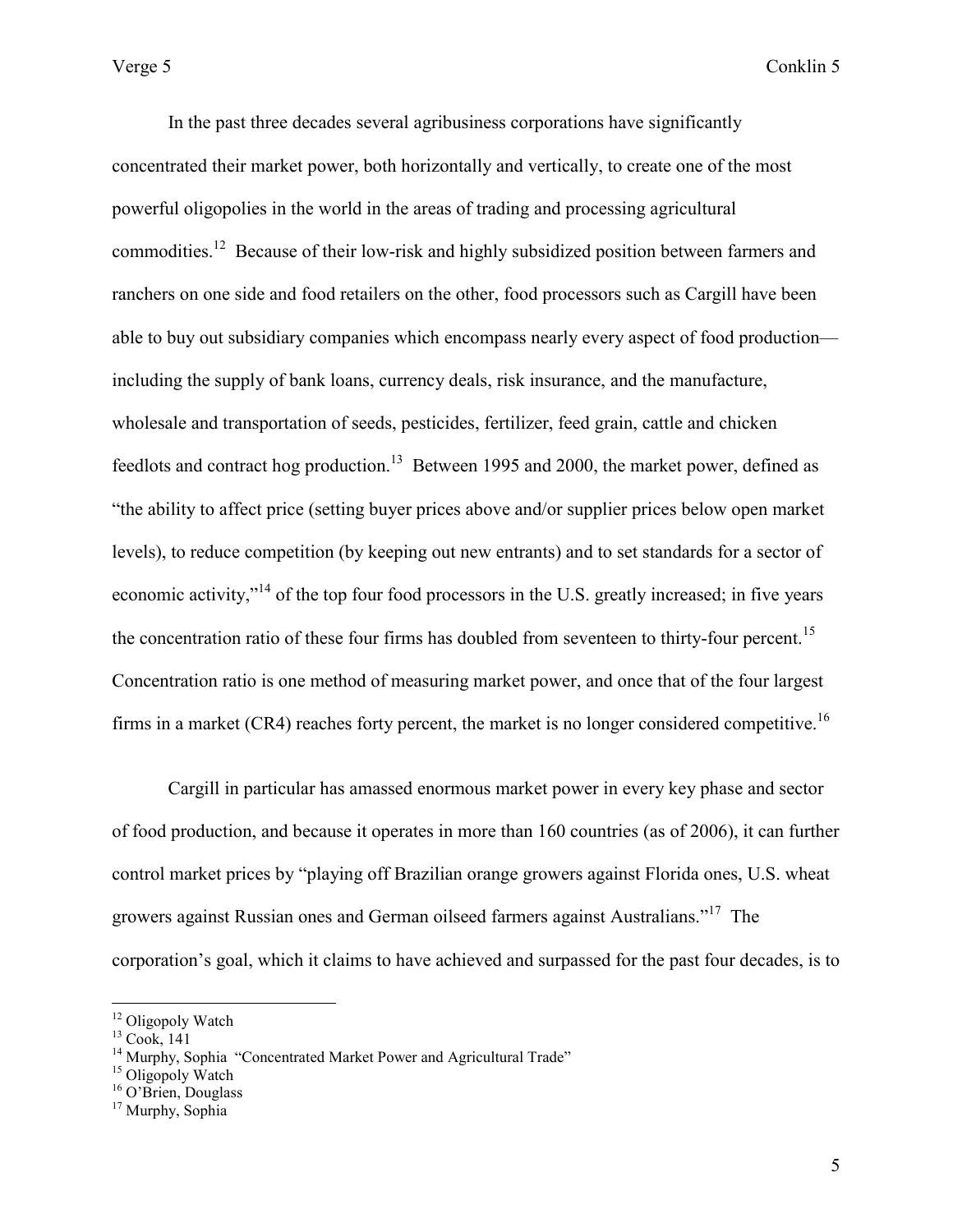double in size every five to seven years.<sup>18</sup> Because it is a private corporation, (the U.S.'s largest, with eighty-five percent owned by heirs of its founders), Cargill has little obligation to disclose its finances, operations, or business practices to the media or government.<sup>19</sup> Researchers have, however, been able to ascertain that it is the world's number one seller of grains, controlling over forty percent of the world's U.S. grain production.<sup>20</sup> In addition, according to the non-profit think-tank Oligopoly Watch, Cargill is the world's second-largest supplier of livestock feeds and the second-largest meat processing company in the U.S., ranking in the top three for beef, poultry and pork production. Cargill is the world's largest flour milling company and its third largest soybean producer; it ranks second in U.S. ethanol production (behind Archer Daniels Midland).<sup>21</sup> In addition, Cargill owns subsidiary companies that operate its grain elevators and orchestrate its massive transportation network worldwide. Other Cargill holdings manufacture all the oil-based polymers it needs to create the plastics used in packaging its commodities.<sup>22</sup> Despite its legal troubles (Cargill is currently facing twenty-five civil suits regarding pricefixing—one of which it settled before trial for thirty-four million dollars, according to the Washington Post<sup>23</sup>), Cargill has managed to steadily increase its annual revenue (see note 1), amassing over seventy-one billion dollars in  $2005<sup>24</sup>$  As Cargill continues its quest to double in size every five to seven years, it will seek to acquire more and larger subsidiary companies so that it can maximize its profits by increasing its market power—through horizontal consolidation and vertical integration.

<sup>&</sup>lt;sup>18</sup> Heffernan, William "Report to the National Farmers Union"

<sup>&</sup>lt;sup>19</sup> Oligopoly Watch

 $20 \text{ Cook}$ , 143

 $21$  Hendrickson, Mary and William Heffernan "Concentration of Agricultural Markets"

<sup>22</sup> Murphy, Sophia

<sup>&</sup>lt;sup>23</sup> Quoted in "Oligopoly Brief: Cargill" Oligopoly Watch

<sup>&</sup>lt;sup>24</sup> Murphy, Sophia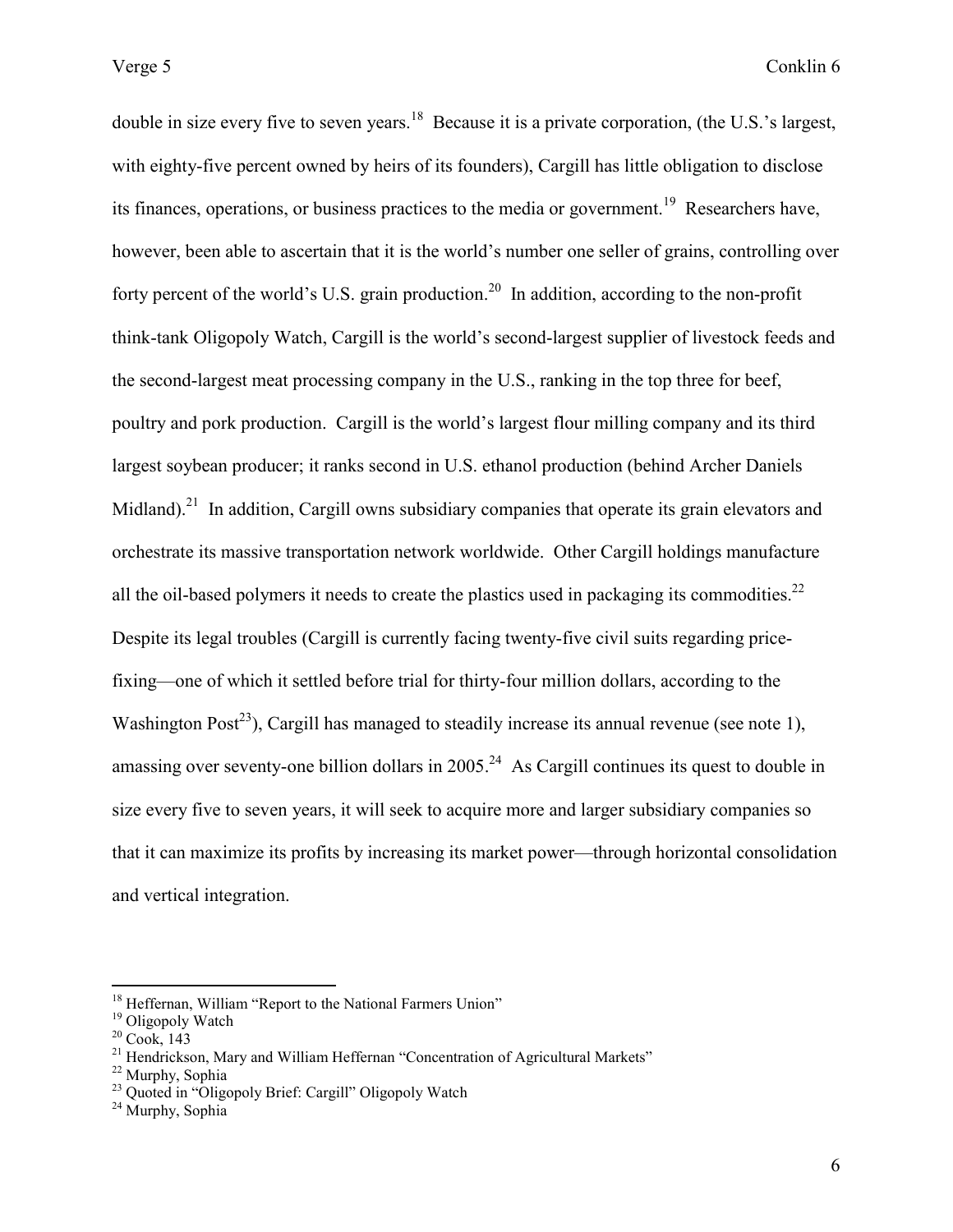The transformation of the U.S. agricultural system—from one characterized by many, multi-faceted small farms to one dominated by large-scale industrial monocultures, CAFOs and an oligopoly of food processors—has significantly affected traditional farmers. Because successive farm bills have continued to lower the target prices for commodity goods and the majority of direct subsidy payments go to large, industrial farms, over sixty percent of farmers now earn incomes below the poverty level.<sup>25</sup> Many of these farmers will be the end of the line of those who attempt to make a living through agriculture—according to the 2000 census, farmers over the age of sixty-five outnumber those under thirty-five by a factor of six.<sup>26</sup> The annual income of these aging farmers continues to decline. Because most of the revenue in the food industry comes from phases in which the farmer has no involvement—the processing or valueadded stages or the manufacture of farm equipment, chemicals and seeds—the farmer takes in "less than ten cents of the typical food dollar." As a result, when an American buys a loaf of wheat bread, he pays as much for the wrapper as he does for the wheat.<sup>27</sup> In 2000, for example, only \$123 billion of the \$661 billion that consumers spent on food went to the farmers (see note two).<sup>28</sup> Food retailers and grocers also register immense profits—one study from February 2004 found that farmers sold lettuce to food processors for nineteen cents per pound, while consumers paid \$1.92 for a pound of lettuce—a markup of more than 900%.<sup>29</sup> As consecutive farm bills continue to lower the target prices for commodity goods, more small farmers are forced to sell out to larger industrial corporations, strengthening the market power of companies like Cargill while simultaneously requiring massive infrastructure to transport agriculture products.

<sup>&</sup>lt;sup>25</sup> Cook, Diet for a Dead Planet

<sup>&</sup>lt;sup>26</sup> Halweil, 60

 $27$  Ibid. 63

 $28$  Ibid. 128

<sup>&</sup>lt;sup>29</sup> Cook, Diet <u>for a Dead Planet</u>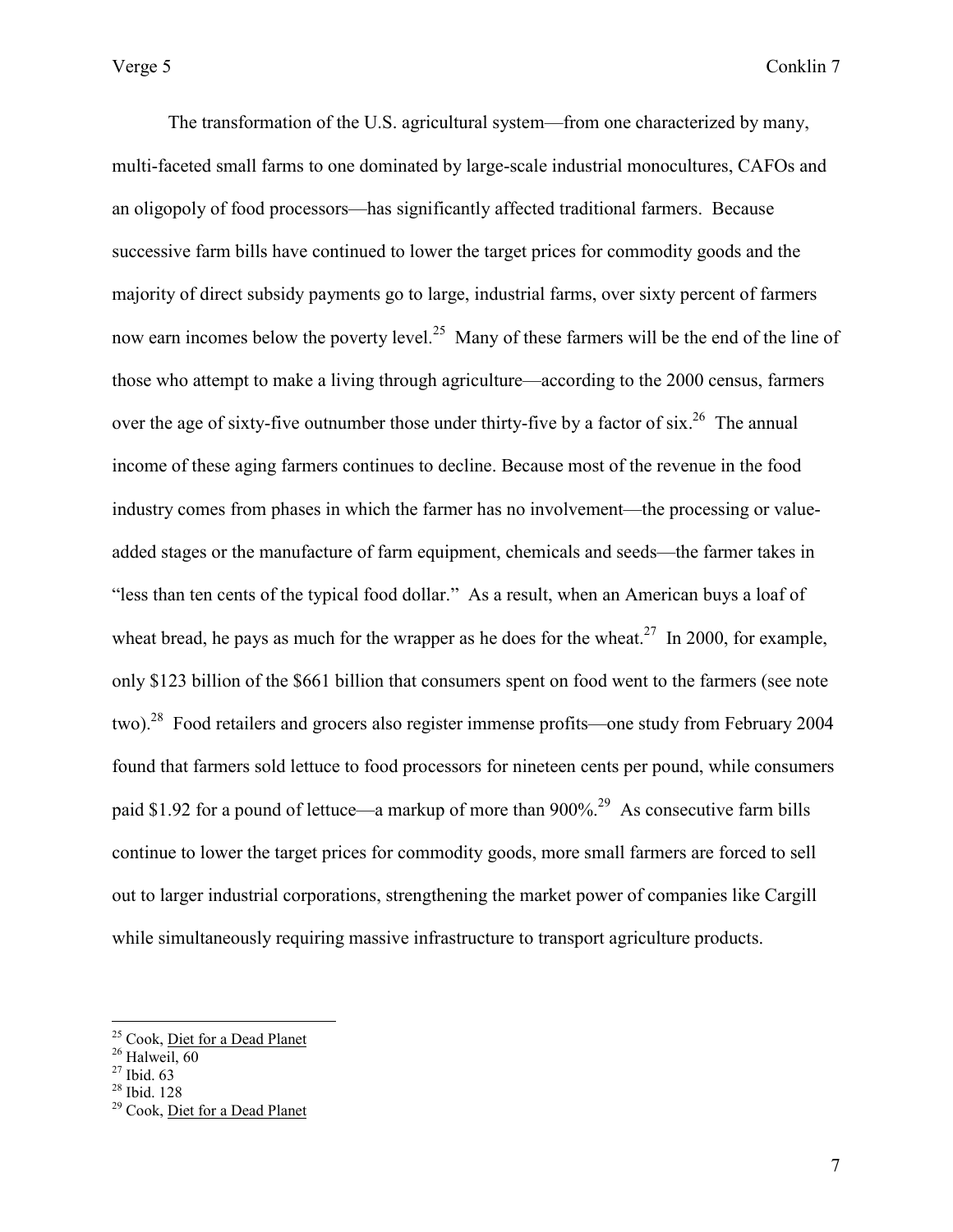With the consolidation to a few geographically dispersed food producers and processors, the transportation of food has increased considerably. Aided by advanced-food storage technology and the prevalence of relatively inexpensive fuel, food now travels great distances to reach consumers. An analysis of the USDA Agriculture Marketing Service's 1997 arrival data from the Jessup, Maryland terminal found that the average distance produce traveled was 2,146 miles, an increase of twenty percent from two decades earlier. $30,31$  This increase in the transportation of food has required enormous energy inputs from fossil fuels. Cornell University researcher Dr. David Pimentel found that U.S. agriculture, "largely through its reliance on petrochemical-based pesticides and fertilizers, uses some 400 gallons of fossil fuel a year to feed each American," which adds up to more than one trillion gallons of oil a year just to manufacture food.<sup>32</sup> Between 1910 and 1983, energy consumption for domestic agriculture increased 810%, but the energy used on the farm is only one fifth of that used in the next phases—processing, production and distribution.<sup>33</sup> According to researchers at the Leopold Center for Sustainable Agriculture, the production of one bushel of corn requires a half-gallon of oil, considering its use in making pesticides, fueling farm equipment, producing fertilizer and powering the irrigation process.<sup>34</sup> Low shipping costs also encourage the increased transportation of food; according to the USDA economic research service, it costs fifty percent less to ship food by air than it did twenty years ago, and while "U.S. annual expenditures for shipping food have grown from just over four billion dollars in 1967 to twenty-four billion in 1997," they have decreased from seven to five percent as a share of the total food marketing bill during this period.<sup>35</sup> Transporting food

<sup>30</sup> Pirog, *et al*. "Food, Fuel and Freeways"

 $31$  Halweil, 29

 $32 \text{ Cook}, 5$ 

<sup>&</sup>lt;sup>33</sup> McKibben, 64

<sup>&</sup>lt;sup>34</sup> Pirog, *et al.* "Food, Fuel and Freeways"

<sup>&</sup>lt;sup>35</sup> Halweil, 36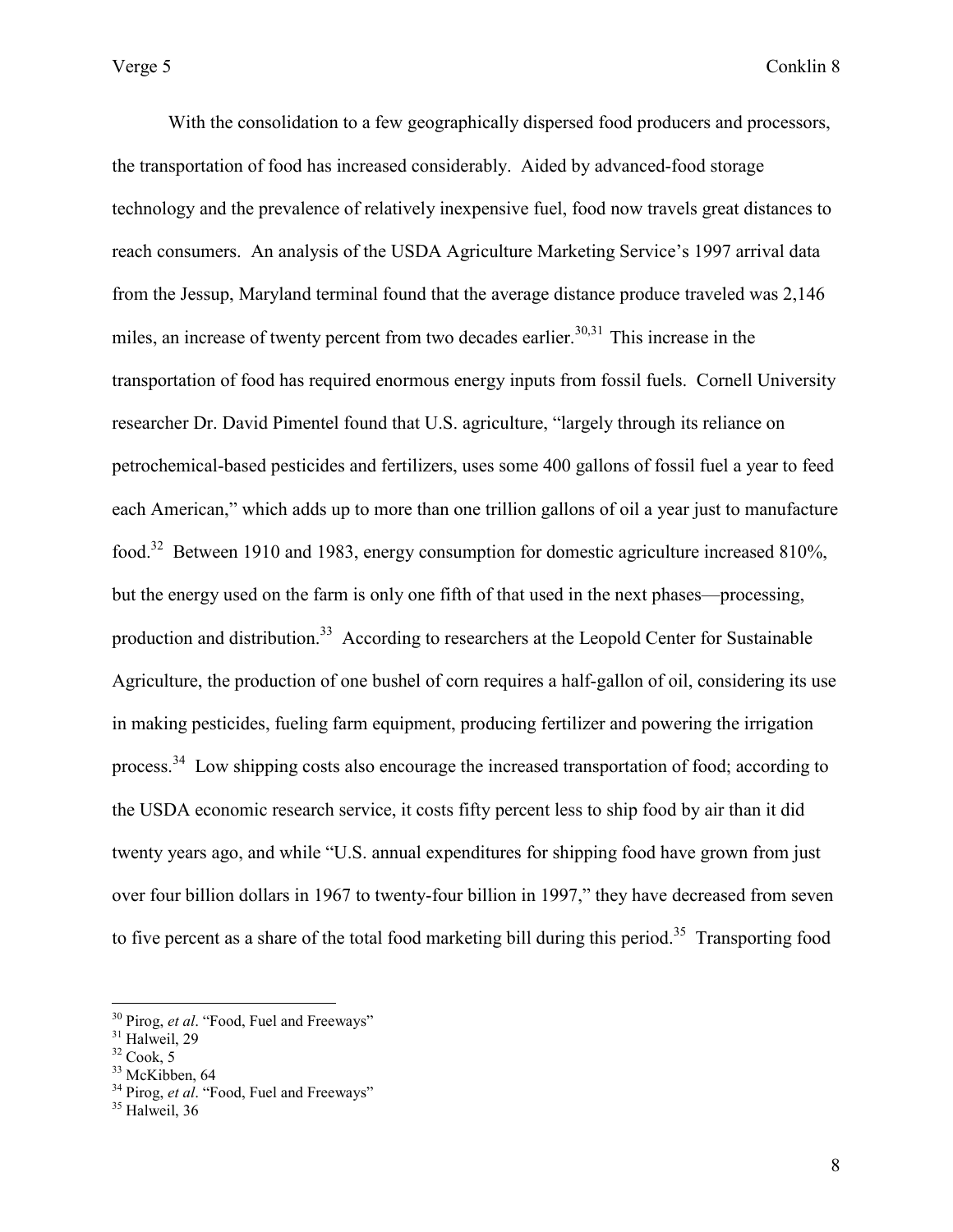over highways has also increased dramatically. In 1965, there were 787,000 combination trucks registered in the United States, and these vehicles consumed a total of 6.658 billion gallons of fuel. Three decades later, there were 1,790,000 combination trucks on the roads, using 20.294 billion gallons of fuel.<sup>36</sup> The wide-spread consolidation of small farms into CAFOs and industrial monocultures, along with the expansion of the food transport network across the nation, has given consumers access to fresh non-seasonal produce year round, but it has also wrought wide-spread and extensive environmental damage.

 CAFOs and the growing use of fertilizers, pesticides and fuel have produced higher yields per acre of crops and livestock, while also causing immense soil erosion and generating water and air pollution. Currently, approximately 85% of all U.S. cropland is sprayed with pesticides, bringing the total annual pesticide use in U.S. agriculture to over one billion pounds.<sup>37</sup> Paradoxically, the increased use of pesticides since the mid-twentieth century has helped to produce insect species which are genetically resistant to the pesticides designed to thwart them. Between 1950 and 1990, the number of insect species resistant to pesticides exploded, from 18 to over 500.<sup>38</sup> Newer pesticides are increasingly more toxic—more than one third are designated as "carcinogens, reproductive toxins and acute nerve poisons" by federal regulatory agencies—and are causing increasingly greater environmental damage.<sup>39</sup> They are responsible for killing an estimated 67 million birds annually.<sup>40</sup> Roughly half of all pesticides end up in waterways; a 2000 report by the U.S. Fish and Wildlife Service found more than 139 different pesticide

<sup>&</sup>lt;sup>36</sup> Pirog, *et al.* "Food, Fuel and Freeways"

<sup>37</sup> Cook, 162-3

<sup>38</sup> Ibid. 165

<sup>39</sup> Ibid. 166

 $40$  Ibid.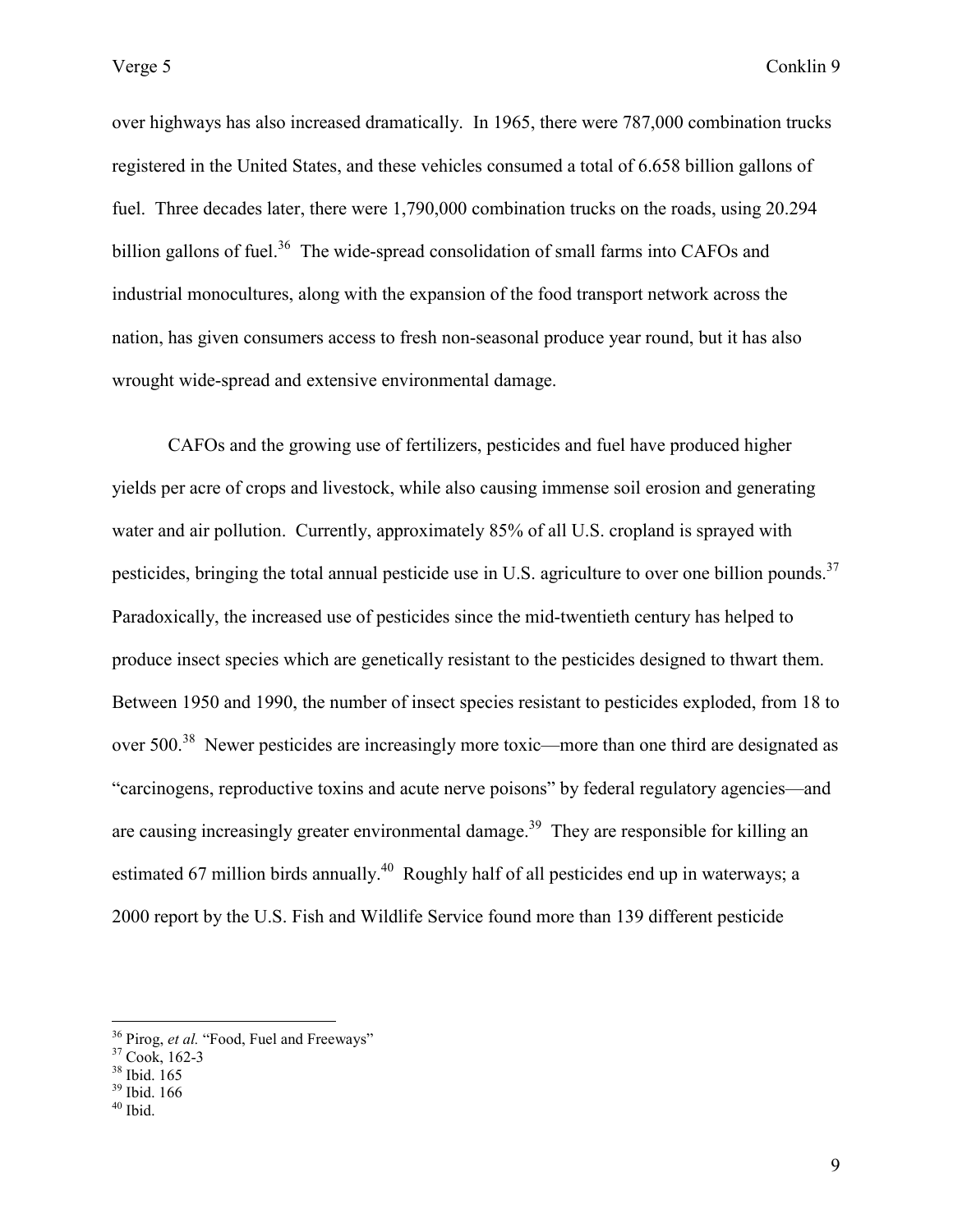residues in U.S. groundwater. Toxins such as atrazine and metolachlor are then absorbed by aquatic species and have been found in the flesh of  $64\%$  of edible fish.<sup>41</sup>

 CAFOs are possibly the most egregious threat to the environment, as they contribute enormously to soil erosion and air and water pollution. Because they are largely unregulated (according to a 2002 report by the Congress' General Accounting Office, "loopholes in federal regulations and inconsistent enforcement leave an estimated 60 percent of the largest CAFOs unregulated $1^{42}$ ), CAFOs are not required to treat or dispose of livestock excrement. When tens of thousands of animals are housed together, their waste becomes highly concentrated—over 160 times as corrosive as municipal sewage.<sup>43</sup> Livestock produces waste at an alarming rate of 68,000 pounds per second.<sup>44</sup> Unlike on small farms, where livestock manure can be used as an organic fertilizer, at CAFOs this waste becomes an environmental hazard. One CAFO in Utah raises more than 1.5 million hogs each year, producing more waste every day than the entire city of Los Angeles.<sup>45</sup> In North Carolina, at one of the centers of what boosters call Big Pig, "hogs outnumber citizens, and they produce more fecal waste than California, New York and Washington combined."<sup>46</sup> Often, the manure lagoons which form at CAFOs overflow or leak during storms, causing large-scale water pollution. One recent overflow of an excrement pit at Iowa's Lincolnland Farms leaked into the Kishwaukee River, spreading manure 37 miles downstream and killing more than 70,000 fish, according to EPA documents.<sup>47</sup> In 1995, a 25million-gallon (twice the volume of the Exxon-Valdez) spill at Big Pig caused the immediate death of approximately 12 million fish, as well as massive water pollution of nearby rivers.

 $41$  Ibid.

<sup>42</sup> Martin, Andrew

<sup>43</sup> Scharplaz, Jim

<sup>44</sup> Senate Agriculture Committee

 $45$  Halweil,  $74$ 

<sup>&</sup>lt;sup>46</sup> McKibben, 60

<sup>47</sup> Martin, Andrew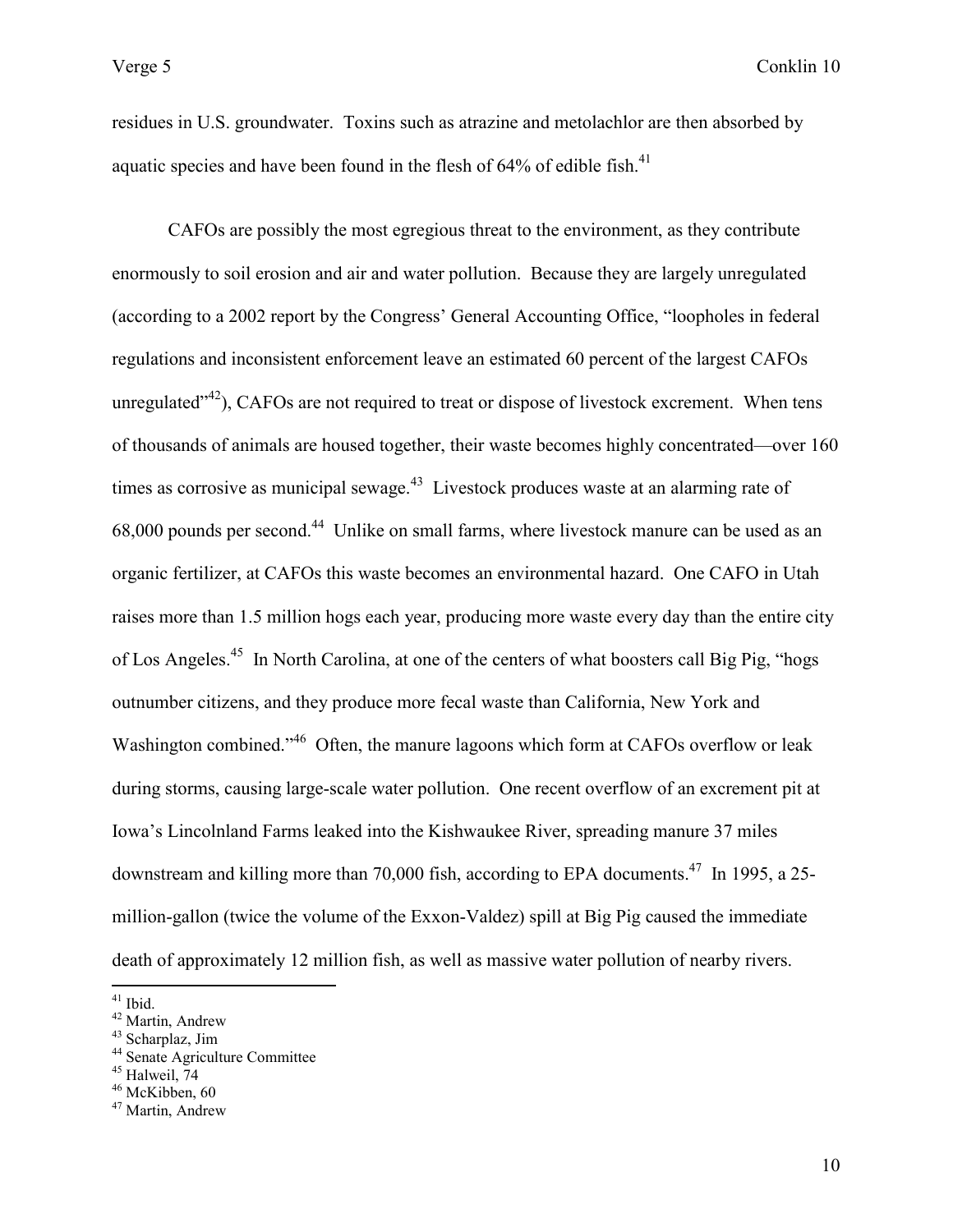Many of these spills go unreported, but a 2004 EPA report states that run-off from CAFOs pollute our waterways more than all other industrial sources combined and have polluted 35,000 miles of rivers and contaminated groundwater in 17 states.<sup>48</sup> In 2005, a Senate Agriculture Committee report concluded that animal waste is the largest contributor to pollution in 60% of the rivers and streams classified as "impaired" by the  $EPA<sup>49</sup>$  Because such massive numbers of animals raised in close confinement are susceptible to disease, livestock are injected and fed high doses of antibiotics. These, the hormones they're given to increase growth, and the pesticides used on their feed, all eventually end up in waterways, causing both water pollution and unforeseen effects on wildlife.

 CAFOs contribute to air pollution by creating tons of particulate dust and noxious fumes and generating immense quantities of the gases which factor into global climate change. A study published by the Consumers Union in Texas stated that the state's CAFOs produce more than 14 million pounds of particulate dust annually which contain "biologically active organisms" such as bacteria, mold and fungal spores; once inhaled, these organisms act as carcinogens to the soft tissue lining of the lungs.<sup>50</sup> Livestock feces also release harmful gases such as hydrogen sulfide and ammonia into the atmosphere. The EPA estimates that livestock manure is the source of 80% of U.S. ammonia emissions.<sup>51</sup> Airborne ammonia is highly acidic and is a leading contributor to acid rain. Livestock also produce large amounts of methane and nitrous oxide, two gases which trap carbon dioxide in the atmosphere, reflecting heat back to the earth's surface and raising global temperatures. The 2006 U.N. report "Livestock's Long Shadow" asserts that livestock contribute more to global warming than all the automobiles in the world combined,

<sup>&</sup>lt;sup>48</sup> "Environmental Issues Specific to the Agriculture Industry"

<sup>&</sup>lt;sup>49</sup> "The Environmental Beef with Meat"

<sup>50</sup> Consumers Union

<sup>&</sup>lt;sup>51</sup> EPA "Review of Emission"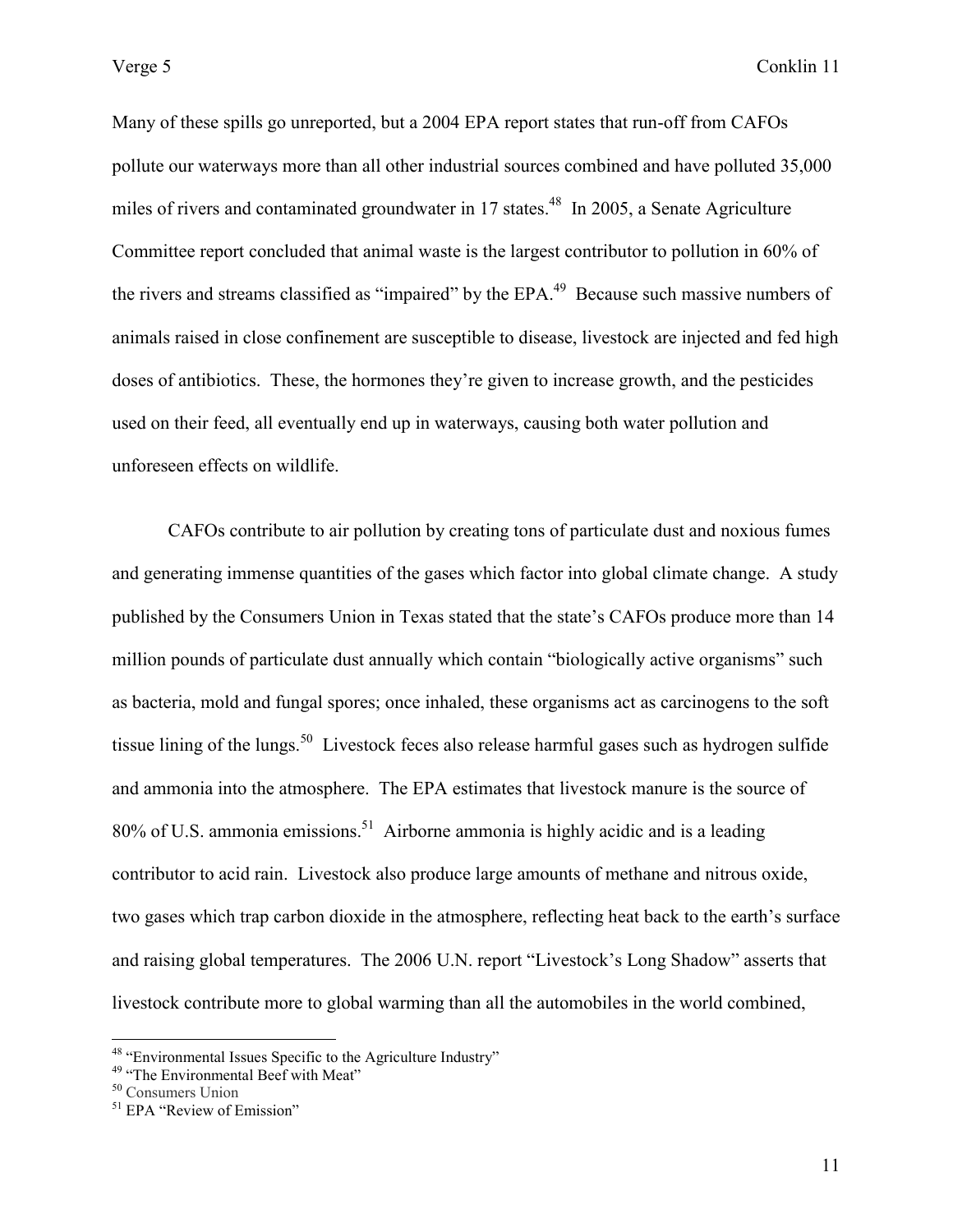largely because of the amount of methane (which has a global warming potential [GWP] 23 times that of carbon dioxide) and nitrous oxide (with a GWP 296 times that of carbon dioxide) emitted from enteric fermentation and excrement.<sup>52</sup>

 Factory farming has also been linked to the degradation of soil quality, with massive tracts of barren land required to hold and contain livestock rather than pastures in which it could graze. The past half-century of intensive farming has used up half of the available topsoil in the U.S. ; soil continues to be eroded at a rate 30 times faster than it can be replaced.<sup>53</sup> According to the Worldwatch Institute, the livestock industry is directly responsible for 85%, or some 200 million acres, of soil erosion in the U.S. $^{54}$  While the large industrial approach to agriculture affords some benefit in food choices and availability to the general population, as well as great wealth to a few large food producers, its detrimental effects significantly outnumber the convenience it offers.

 Reforms in domestic agricultural policy during the 1970s reorganized the U.S. food system by transforming the country's previously agrarian society into one characterized by industrial agriculture, factory farms and oligopoly power. These corporations, which control food production and distribution, have demonstrated little regard for the natural resources from which they profit. Because Agribusiness firms spend enormous funds on Congressional lobbying – an annual average of \$119 million (as compared to \$49 million spent by military contractors) – they enjoy privileged access to the policy-makers that shape agricultural policy.<sup>55</sup> The fundamental issue which remains, then, is whether the U.S. political system is both capable

<sup>52</sup> "Livestock's Long Shadow"

<sup>53</sup> Cook, 158

<sup>&</sup>lt;sup>54</sup> Goldsmith, Zac.

<sup>&</sup>lt;sup>55</sup> The Agribusiness Accountability Initiative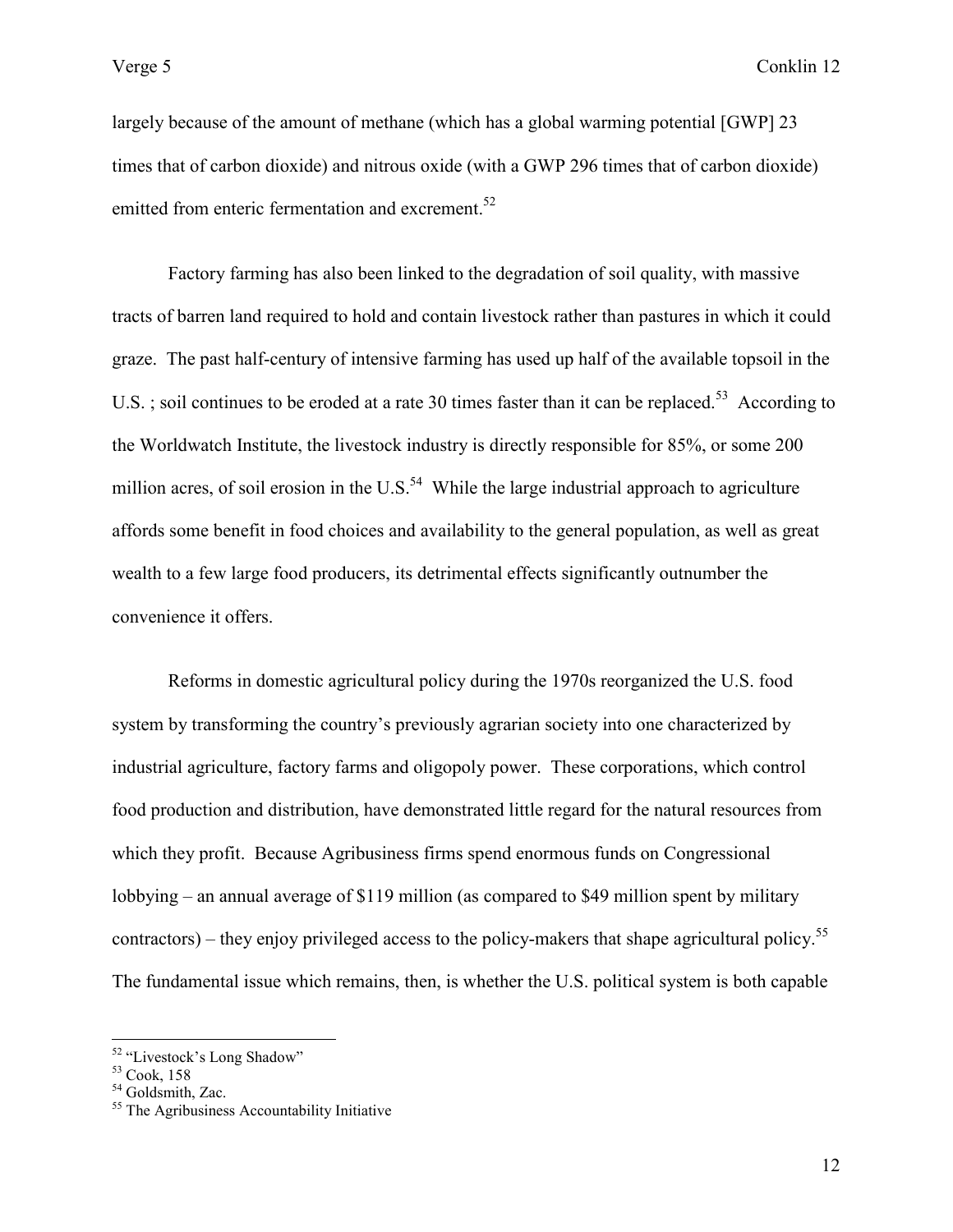of and willing to restructure its economic policies to create a more healthful, beneficial and equitable agricultural system.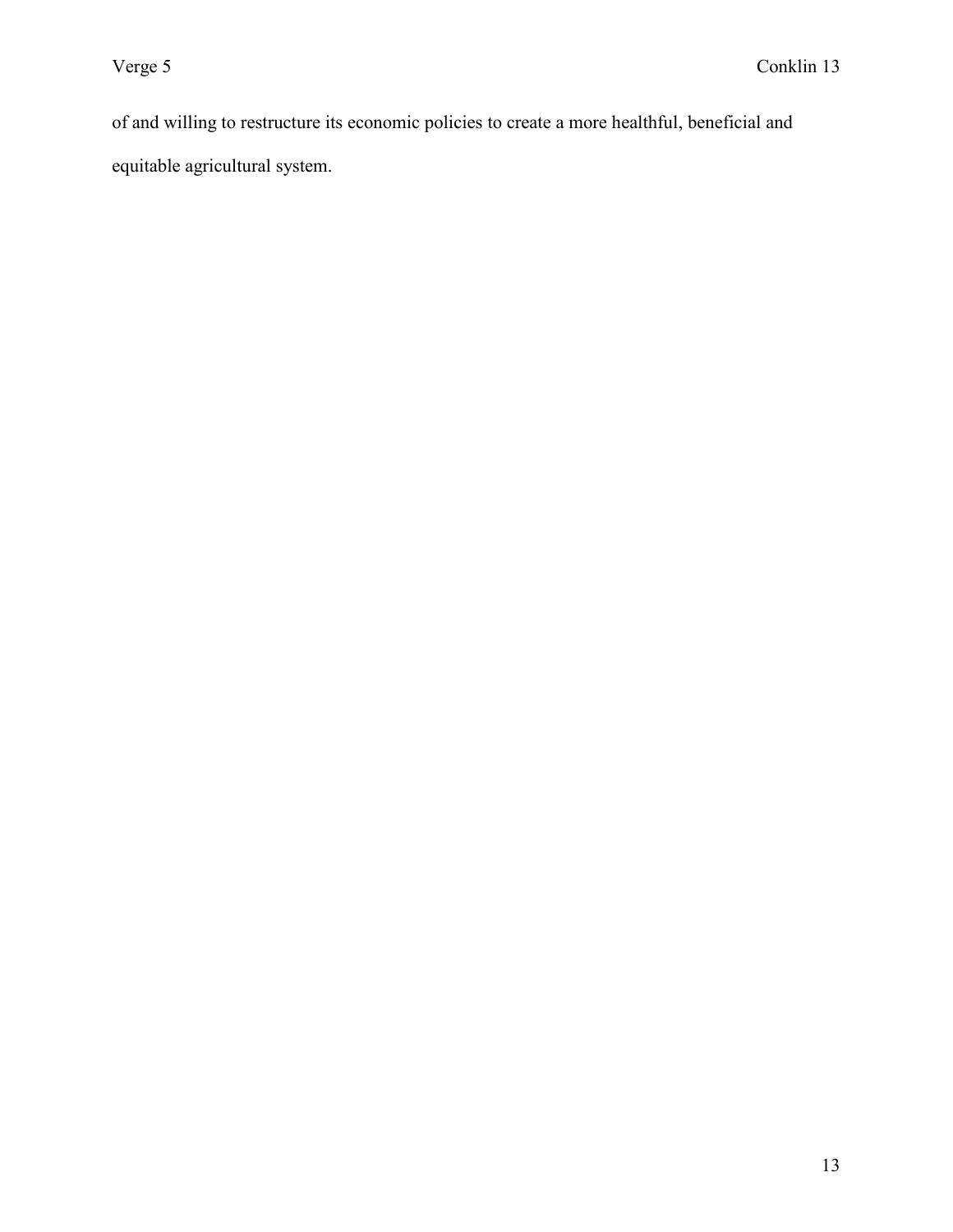1. Cargill's Revenue (in Millions of US \$) *see footnote 24 for citation* 

| 2001 | 48,631 |
|------|--------|
| 2002 | 50,398 |
| 2003 | 54,390 |
| 2004 | 62,907 |
| 2005 | 71,066 |

## 2. Farmer's Declining Share of the Food Dollar, 1910-1997 *from Eat Here p. 45*



for a society that does not respect its farmers to respect its food.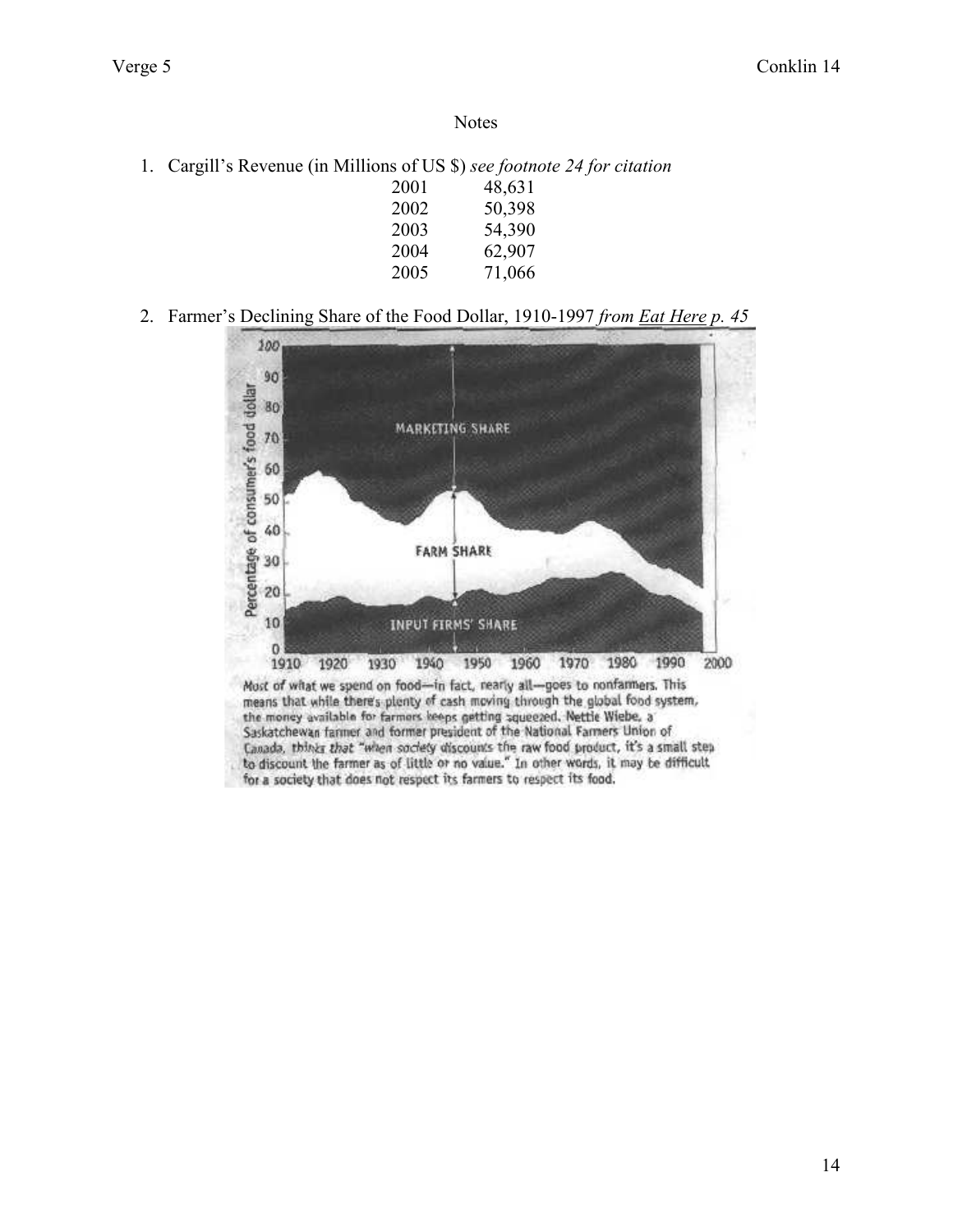## References

- The Agribusiness Accountability Initiative. "How the Agribusiness Industry Shapes Public Policy." [http://www.agribusinessaccountability.org/bin/view.fpl/1198/cms\\_category/](http://www.agribusinessaccountability.org/bin/view.fpl/1198/cms_category/%201585.html) [1585.html](http://www.agribusinessaccountability.org/bin/view.fpl/1198/cms_category/%201585.html)
- Apple Jr., R. W. "For Baking, For Mashing, Forever." *The New York Times*. November 19, 2003. [http://query.nytimes.com/gst/fullpage.html?res=9900E5DB1F38F93AA25752C1A9659C8](http://query.nytimes.com/gst/fullpage.html?res=9900E5DB1F38F93AA25752C1A9659C8B63)B [63](http://query.nytimes.com/gst/fullpage.html?res=9900E5DB1F38F93AA25752C1A9659C8B63)
- Bruckner, Traci, *et al.* "Toward a Global Food and Agriculture Policy." Leopold Center for Sustainable Agriculture. Iowa State University. January 2005.
- Cook, Christopher D. Diet for a Dead Planet. New York: The New Press, 2004.
- Consumers Union. "Animal Factories: Pollution and Health Threats to Rural Texas." May 2000. [http://64.233.169.104/search?q=cache:ZgwFRubD8GYJ:www.consumersunion.org/pdf/CA](http://64.233.169.104/search?q=cache:ZgwFRubD8GYJ:www.consumersunion.org/pdf/CAFOforweb.pdf+Consumers+Union+%E2%80%9CAnimal+Factories:+Pollution+and+Health+Threats+to+Rural+Texas%22&hl=en&ct=clnk&cd=1&gl=us)F [Oforweb.pdf+Consumers+Union+%E2%80%9CAnimal+Factories:+Pollution+and+Health](http://64.233.169.104/search?q=cache:ZgwFRubD8GYJ:www.consumersunion.org/pdf/CAFOforweb.pdf+Consumers+Union+%E2%80%9CAnimal+Factories:+Pollution+and+Health+Threats+to+Rural+Texas%22&hl=en&ct=clnk&cd=1&gl=us)+ [Threats+to+Rural+Texas%22&hl=en&ct=clnk&cd=1&gl=us](http://64.233.169.104/search?q=cache:ZgwFRubD8GYJ:www.consumersunion.org/pdf/CAFOforweb.pdf+Consumers+Union+%E2%80%9CAnimal+Factories:+Pollution+and+Health+Threats+to+Rural+Texas%22&hl=en&ct=clnk&cd=1&gl=us)
- "The Environmental Beef with Meat: What is the Meat Industry's Impact on the Environment?" January 6, 2005. Bay Weekly. Volume 13, Issue 1. [www.bayweekly.com/year05/issuexiii1/](http://www.bayweekly.com/year05/issuexiii1/%20earthtalkxiii1.html) [earthtalkxiii1.html](http://www.bayweekly.com/year05/issuexiii1/%20earthtalkxiii1.html)
- The Environmental News Network. "Environmental Issues Specific to the Agriculture Industry." *ENN Online.* 2004.
- The Environmental Protection Agency. "Review of Emission Factors and Methodologies to Estimate Ammonia Emissions from Animal Waste Handling." *EPA Online*. April 2002. <http://www.epa.gov/nrmrl/pubs/600r02017/600sr02017.pdf>
- Fahrenthold, David. "Male Bass in Potomac Producing Eggs." *The Washington Post*. 15 October 2004.
- Goldsmith, Zac. "Down on the Farm." *The Ecologist*. October 2003.
- Halweil, Brian. Eat Here: Reclaiming Homegrown Pleasures in a Global Supermarket. Washington D.C.: Worldwatch Institute, 2004.
- Heffernan, William. "Report to the National Farmers Union: Consolidation in the Food and Agriculture System." University of Missouri. 5 February 1999. [http://home.hiwaay.net~](http://home.hiwaay.net~becraft/NFUFarmCrisis.htm) [becraft/NFUFarmCrisis.htm](http://home.hiwaay.net~becraft/NFUFarmCrisis.htm)
- Hendrickson, Mary and William Heffernan. "Concentration of Agricultural Markets." University of Missouri. February 2005.
- Martin, Andrew. "Factory Farm Foes Fed Up." *Chicago Tribune.* March 24, 2004.
- McKibben, Bill. Deep Economy: the Wealth of Communities and the Durable Future. New York: Times Books, 2007.
- Murphy, Sophia. "Concentrated Market Power and Agricultural Trade." *Ecofair Trade Dialogue Discussion Papers.* Washington: Institute for Agriculture and Trade Policy, August 2006.
- Natural Resources Defense Council. "America's Factory Farms: How States Fail to Prevent Pollution from Livestock Waste." Natural Resources Defense Council. December 1998. <http://www.nrdc.org/water/pollution/factor/aafinx.asp>
- O'Brien, Douglass. "Developments in Horizontal Consolidation and Vertical Integration." The National Agriicultural Law Center. University of Arkansas School of Law. [www.nationalaglawcenter.org](http://www.nationalaglawcenter.org/)